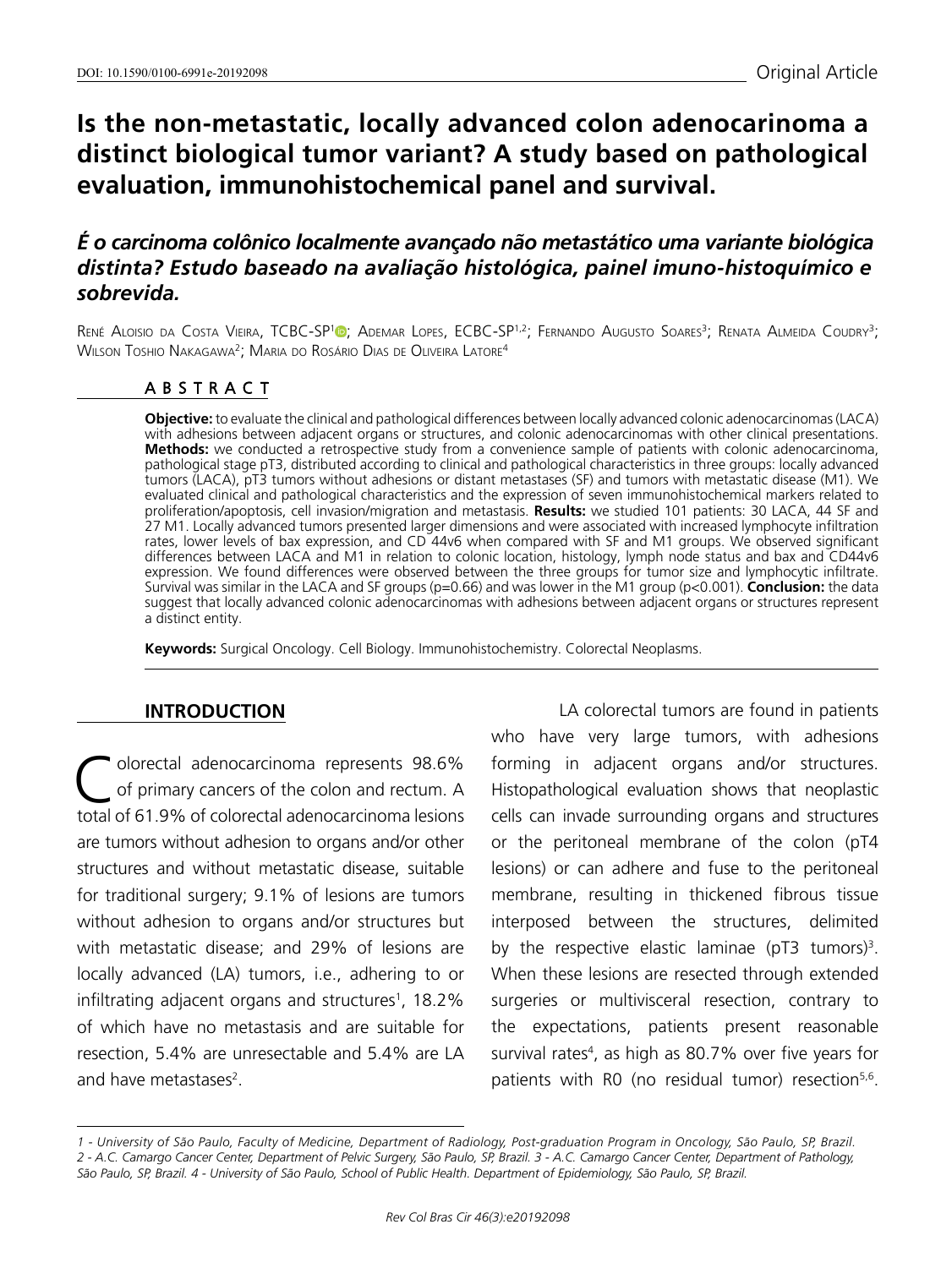Thus, the current recommendation for tumors that adhere to adjacent structures is extended resection of organs or structures, but this treatment only occurs in 33.3% of patients due to tumor location, patient gender and age7 , preoperative planning and surgeon training. These lesions are associated with high perioperative mortality<sup>8</sup>, but a high rate of survival was achieved in the presence of R0 resections<sup>1,6,8,9</sup>, explained by suspected tumor biology $4,10,11$ .

The hallmarks of cancer comprise six biological capabilities, two of which are invasion and metastasis. Conceptual progress has added the reprogramming of energy metabolism machinery and evasion of immune destruction, creating a "tumor microenvironment"<sup>12</sup>. Despite advances in the assessment of tumor biology by immunohistochemistry and microarray studies, little progress has been made in understanding the biology of LA colorectal tumors. They have distinct characteristics related to the tumor microenvironment because they are associated with local inflammatory reactions, the formation of thickened fibrous tissue interposed between structures and a low capacity of lymph node or distant metastasis. Under light microscopy, most of the adhesions are inflammatory, lymph node impairment is low, and lymphocytic infiltration is extensive2,5,13-15. TNM individualizes this condition and is clinically considered stage pT416,17.

Thus, there is a lack of well-designed studies to evaluate whether these lesions actually have different biological characteristics. The evaluation of rectal tumors is generally difficult because patients often receive preoperative radiation therapy, which modifies the biological expression profiles of such lesions. The exclusive evaluation of colonic tumors that have not been subjected to previous treatment, with comparisons among different clinical and pathological forms, is a good model for the evaluation of the anatomopathological characteristics of these tumors, which motivated this study.

#### **METHODS**

This retrospective, longitudinal, conveniencesampling study was conducted among patients with previously untreated colonic adenocarcinomas who were admitted to the A.C. Camargo Cancer Center. The local Ethics Committee approved this study (nº 242/2000). Were selected the patients according to the clinical characteristics observed during surgery combined with pathological findings of the resected tumor specimens. In this study, all patients were at pathological stage pT3-TNM, separated into three different groups based on the macroscopic status of tumors at laparotomy: non-metastatic pT3 tumors with no invasion of adjacent organs (standard form, SF), pT3 tumors with metastatic disease (M1), and locally advanced, non-metastatic tumors (LACA) that were subjected to one-stage *en bloc* resection.

Extended resection was defined as *en bloc* extended to any organ or structure to which the primary tumor was adhered. Organs that were not removed en bloc, such as cholecystectomy for lithiasis or spleen removal due to iatrogenic injury, were not included<sup>18</sup>. The study cases were selected from a database of previous publications<sup>1</sup>.

Initially, we evaluated all colorectal tumors treated at the Institution (1960-2000), and subsequently separated them into groups depending on clinical and pathological characteristics (adenocarcinoma, pT3-TNM) and the availability of specimens in paraffin blocks for analysis. We excluded from the analysis patients with familial or non-familial colon polyposis, synchronous tumors and second primary tumors or those with no pathological material for evaluation. We evaluated the clinical data and, reviewed the pathological material and immunohistochemical evaluation of the selected paraffin blocks.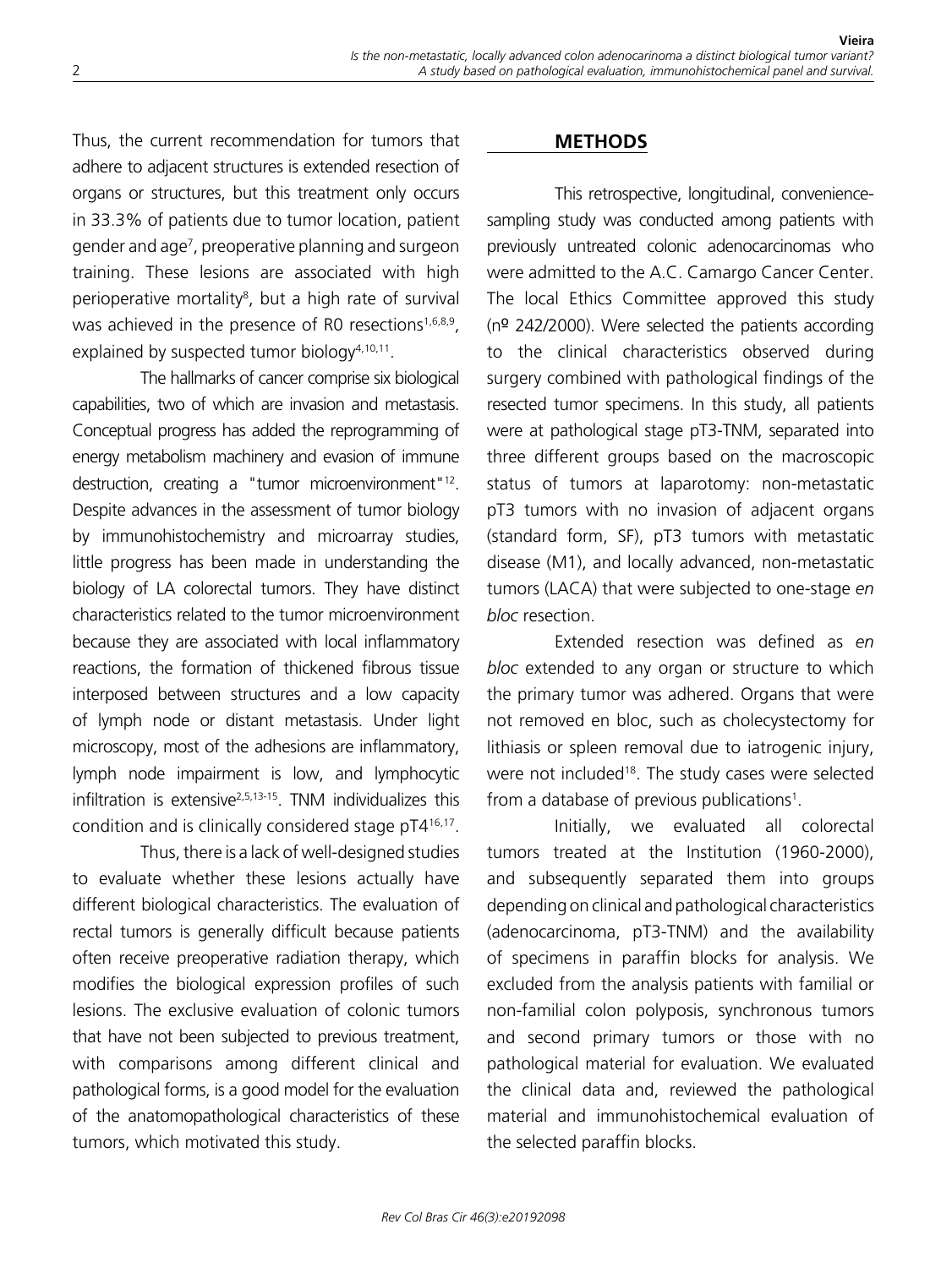#### **Pathological evaluation**

Two pathologists reviewed the cases. The following histopathological variables were analyzed: histological subtype; the degree of cell differentiation; pathologic clinical stage (pTNM 7th edition); tumor invasion (pT-TNM); lymph node status (pN-TNM); blood, lymph node and perineural invasion; and the presence of lymphocytic, eosinophilic and neutrophilic infiltrates.

In the presence of mucin, tumors were considered to have mucinous differentiation. Adenocarcinomas were divided according to the degree of differentiation: well, moderately or poorly differentiated or undifferentiated. In undifferentiated tumors, the markers were investigated by immunohistochemistry to exclude other cancers, such as neuroendocrine carcinomas (NSE, chromogranin and synaptophysin), lymphomas and melanoma (S-100 and HMB45). To confirm the diagnosis of adenocarcinoma, an immunohistochemistry study with cytokeratin (AE1/AE3, CK20) was performed, along with staining for mucin, to distinguish poorly differentiated adenocarcinomas from undifferentiated carcinomas.

Lymphocytic, neutrophilic and eosinophilic infiltration was categorized as absent, mild, moderate and severe. Severe infiltration was characterized by a large focal or diffuse accumulation of cells around the tumor. In the mild form, there were few and sparse cells around the tumor. Moderate infiltration represented an intermediate presentation between severe and mild.

#### **Immunohistochemistry**

The immunohistochemistry markers were selected because they were associated with proliferation (p53, PCNA), apoptosis (bax, bcl-2)19 and cell invasion/migration (cathepsin B, galectin-3 and CD44 isoform v6 [CD44v6])<sup>20</sup>.

Antigen retrieval was performed in a pressurized vial in all cases. The processed histological samples then underwent blocking of endogenous peroxidase activity, followed by overnight reactions at 4°C with the indicated primary antibodies. Table 1 shows the primary and secondary antibodies and dilutions.

*Table 1. Markers used for the immunohistochemistry technique.*

| Tissue             | Primary                     | Codes markers                           | Dilution | Secondary                     | Positive                   | Cutoff |
|--------------------|-----------------------------|-----------------------------------------|----------|-------------------------------|----------------------------|--------|
| protein            | antibody                    |                                         |          | antibody                      | control                    |        |
| p53                | Monolconal<br>DO-7          | Dako - M7001 Denmark                    | 1:100    | Dako, K0492<br>Strept ABC/HRP | Breast tumor               | 10%    |
| <b>PCNA</b>        | Monoclonal<br><b>PC10</b>   | Dako - 0879 - Denmark                   | 1:6000   | Dako, K0492<br>Strept ABC/HRP | Tonsil palatine            | 72.5%  |
| CD44<br>isoform v6 | Monoclonal<br>VFF-7         | Novocastra NCL-CD44v6<br>United Kingdom | 1:100    | Dako, K0492<br>Strept ABC/HRP | Lung tumor                 | 10%    |
| Cathepsin B        | Policlonal<br>Cathepsin B** | Binding site PC049 - EUA                | 1:5000   | Sheep Iq                      | Liver                      | 10%    |
| Galectin-3         | Policlonal<br>M338*         | ATCC+                                   | 1:16     | Mouse Ig                      | Papillary<br>thyroid tumor | 10%    |
| Bax                | Policlonal B9               | Santa Cruz - sc7480 -<br>EUA            | 1:100    | Dako, K0492<br>Strept ABC/HRP | Prostate tumor             | 25%    |
| bcl <sub>2</sub>   | Monoclonal<br>124           | Dako - M0887                            | 1:50     | Dako, K0492<br>Strept ABC/HRP | Tonsil palatine            | 25%    |

*\* Anti-mouse biotinylated - Vector BA4000; \*\* Anti-sheep biotinylated - Vector BA6000;+ATCC= american tissue culture collection; Grown in the RPMI 1640 plus 20% fetal bovine serum. Provided by LIM Laboratory. School of Medicine, USP.*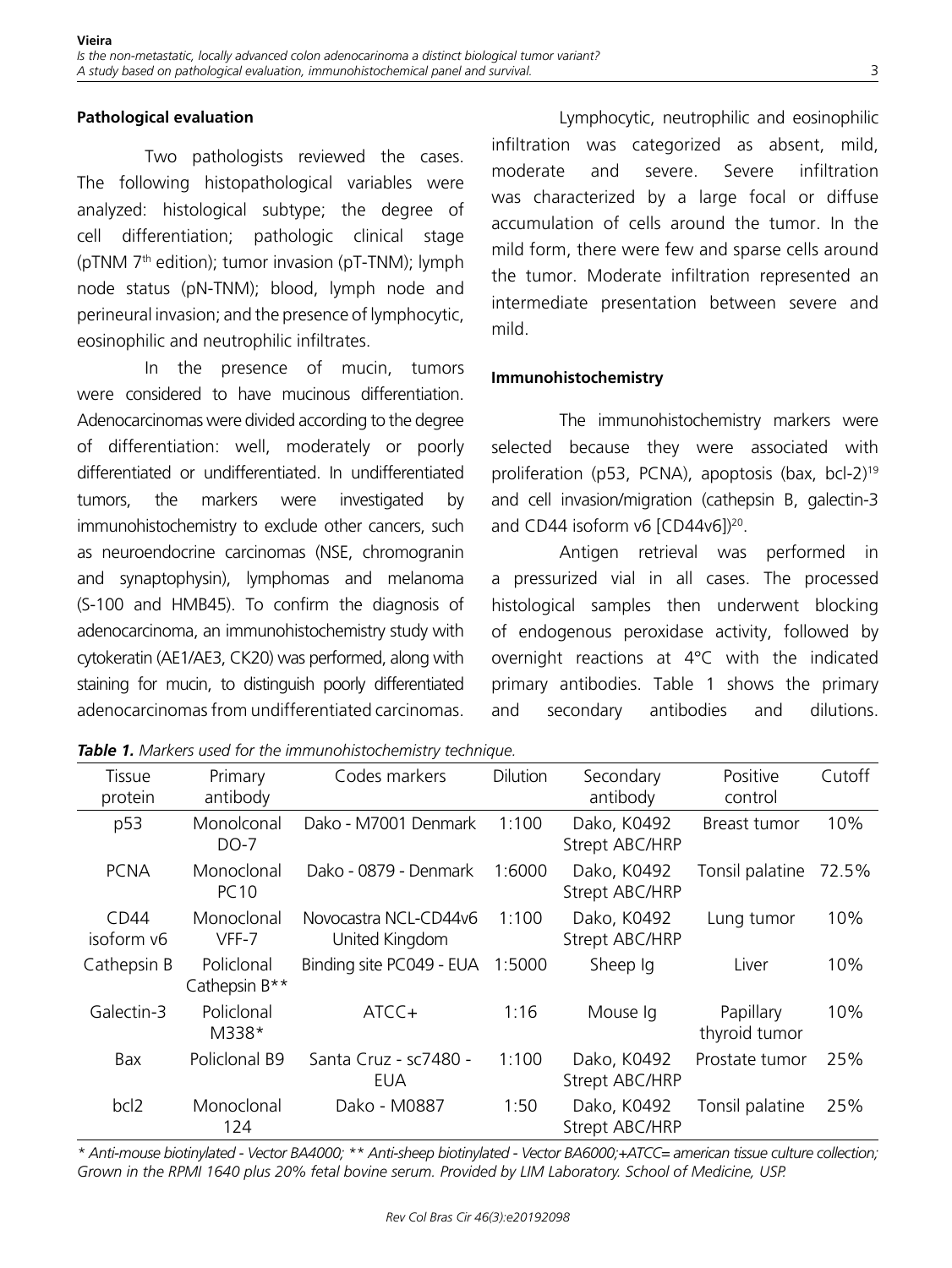The reactions were developed with diaminobenzidine substrate chromogen (DAB, Sigmaâ ) and hydrogen peroxide and were counter-stained with Harris haematoxylin. Corresponding positive and negative controls were included for all reactions. Negative controls were performed by excluding the primary antibody. Immunohistochemical analysis of marker expression utilized the quantitative method: cell counts of 1,000 cells were performed in several fields that were considered to be the most representative to determine the percentage of stained cells. The nuclear expression levels of p53 protein and proliferating cell nuclear antigen (PCNA) were evaluated; for the other antigens, cytoplasmic expression was used for evaluation. The cut-off for p53, cathepsin B, CD44v6, and galectin-3 expression was 10%. The cut-off for bax and bcl-2 was =25%.

## **Statistical analysis**

To compare categorical variables, we used the chi-square test  $(X^2)$ , and in the presence of variables with an expected value equal to or below 5, we used the Fisher's exact test. When the association was statistically significant, we performed logistic regression, and calculated a hazard ratio between the LACA and the other groups to verify where the differences occurred.

For the calculation of survival indicators, we used the Kaplan-Meier method.

We compared the survival probability curves with the log-rank test. The significance level chosen for statistical differences was 5% for all analyses. We performed data analysis using the SPSS® software, version 12 (SPPS Inc., Chicago, IL, USA).

## **RESULTS**

The segregation of pT3 colonic adenocarcinomas was the following: 30 patients with LA colonic adenocarcinomas (LACA) who underwent extended resection, 44 with no adhesions to organs and/or adjacent structures, subjected to classical colectomy (SF) and 27 with no adherence to organs and/or adjacent structures and only liver metastases (M1).

Tables 2 to 4 show the clinical and pathological characteristics and the expression of immunohistochemistry markes. In patients with LACA we observed similar rates between genders, 56.7% were older than 60 years, 62.1% had sympthoms over six months, associated with weight loss (79.3%) and rectal bleeding (60.7%). Upon physical examination, the deteriorated general condition was significant (53.3% with Karnofsky index below 70), and a palpable mass was present (70%). The presence of palpable tumors during physical examination was related to tumor size, with a median value of 9cm (95% confidence interval: 8.7-14.1cm), and patients were impaired, with low albumin levels (75.9%) and red blood cell counts (40%).

| Variable          | Category   | $pT3$ LA $n(\%)$ | $pT3$ SF $n(\%)$ | pT3 M1 n(%) | $p(X^2)$ |
|-------------------|------------|------------------|------------------|-------------|----------|
| Clinical findings |            |                  |                  |             |          |
| Palpable mass     | Present    | 21(70.0)         | 17(39.5)         | 6(22.2)     | 0.001    |
|                   | Absent     | 9(30.0)          | 26(60.5)         | 21(77.8)    |          |
| Localization      | Left colon | 13(43.3)         | 23(52.3)         | 20(74.1)    | 0.05     |
|                   | Other      | 17(56.7)         | 21(47.7)         | 7(25.9)     |          |
| Tumor size        | $=9cm$     | 15(50.0)         | 37 (84.1)        | 26(96.3)    | 0.001    |
|                   | >9cm       | 15(50.0)         | 7(15.9)          | 1(3.7)      |          |

*Table 2. Comparison of the clinical and pathological data between different groups.*

*continue...*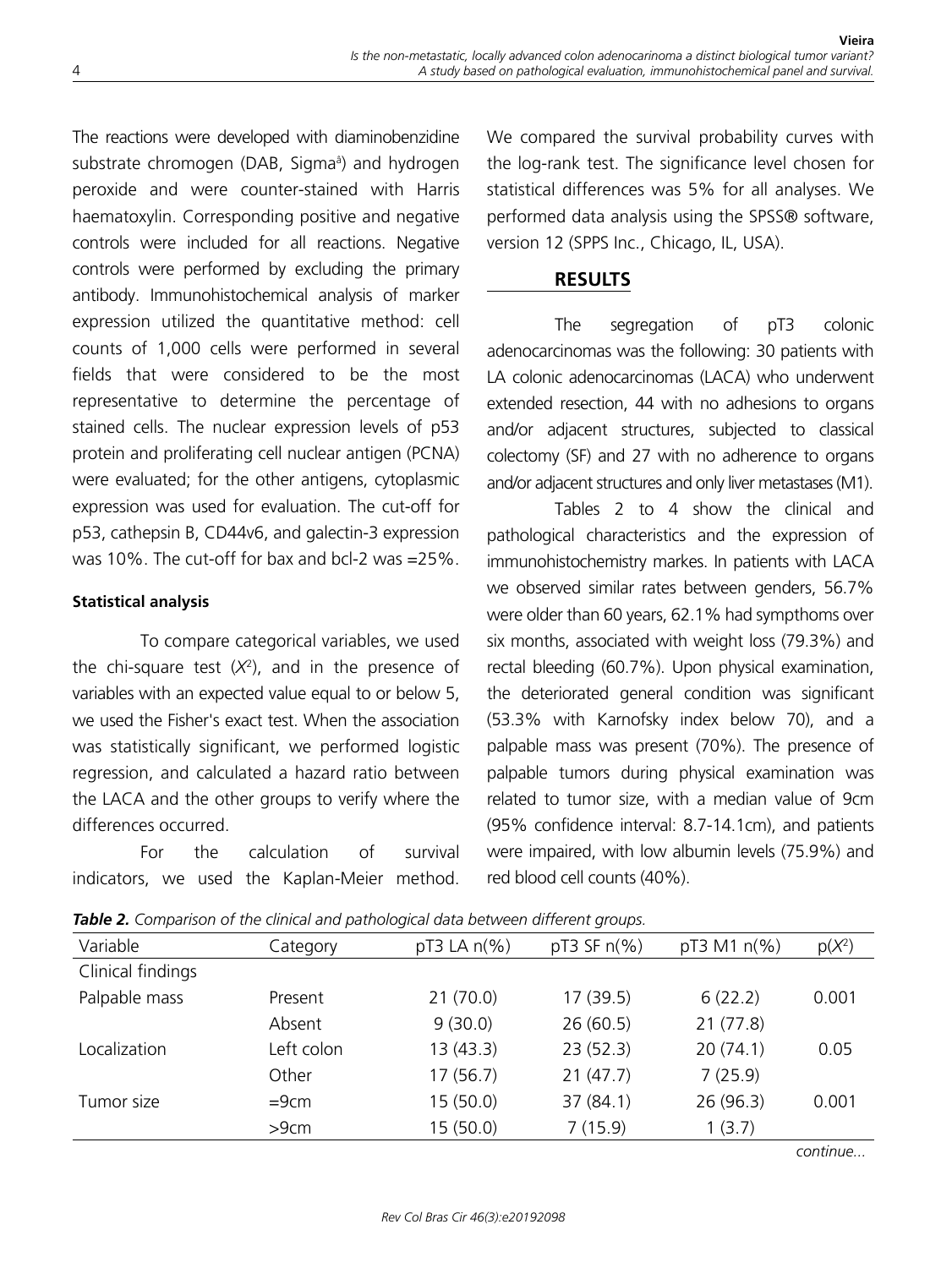| Variable                     | Category       | pT3 LA n(%) | pT3 SF n(%) | pT3 M1 n(%)         | $p(X^2)$                 |  |
|------------------------------|----------------|-------------|-------------|---------------------|--------------------------|--|
| Pathologic findings          |                |             |             |                     |                          |  |
| Macroscopy                   | Infiltrative   | 10(34.5)    | 15(34.1)    | 18(66.7)            | 0.01                     |  |
|                              | Expansive      | 19(65.5)    | 29 (65.9)   | 9(33.3)             |                          |  |
| Histology                    | Pure           | 19(63.3)    | 28 (63.6)   | 25 (92.6)           | 0.003                    |  |
|                              | Mucinous*      | 6(20.0)     | 15(34.1)    | 2(7.4)              |                          |  |
|                              | Other          | 5(16.7)     | 1(2.3)      | $\mathsf{O}\xspace$ |                          |  |
| Histologic grade             | G1             | 7(23.3)     | 9(20.4)     | 5(18.5)             | 0.41                     |  |
|                              | G <sub>2</sub> | 16(53.4)    | 27(61.4)    | 18 (66.7)           |                          |  |
|                              | G3 e G4        | 7(23.3)     | 8(18.2)     | 4(14.8)             |                          |  |
| pN (TNM)                     | N <sub>0</sub> | 19(63.3)    | 24(54.5)    | 4(16.0)             | 0.002                    |  |
|                              | N <sub>1</sub> | 9(30.0)     | 9(20.5)     | 11(44.0)            |                          |  |
|                              | N <sub>2</sub> | 2(6.7)      | 11(25.0)    | 10(40.0)            |                          |  |
| Invasion venous              | Absent         | 29 (96.7)   | 43 (97.7)   | 25 (92.6)           | 0.55                     |  |
|                              | Present        | 1(3.3)      | 1(2.3)      | 2(7.4)              |                          |  |
| Invasion perineural          | Absent         | 28 (93.3)   | 41 (93.2)   | 23 (85.2)           | 0.45                     |  |
|                              | Present        | 2(6.7)      | 3(6.8)      | 4(14.8)             |                          |  |
| Invasion lymphatic           | Absent         | 22(73.3)    | 28(63.6)    | 13(48.1)            | 0.14                     |  |
|                              | Present        | 8(26.7)     | 16(36.4)    | 14(51.9)            |                          |  |
| Lymphocytic infiltration     | Absent/Slight  | 16(53.3)    | 33 (75.0)   | 26 (96.3)           | 0.001                    |  |
|                              | Moderate/High  | 14(46.7)    | 11(25.0)    | 1(3.7)              |                          |  |
| Eosinophilic infiltration    | Absent/Slight  | 18(60.0)    | 20(45.5)    | 13(48.1)            | 0.18                     |  |
|                              | Moderate/High  | 12(40.0)    | 24(54.5)    | 14(51.9)            |                          |  |
| Neutrophilic infiltration    | Absent/Slight  | 18(60.0)    | 32(72.7)    | 24 (88.9)           | 0.007                    |  |
|                              | Moderate/High  | 12(40.0)    | 12(27.3)    | 3(11.1)             |                          |  |
| Desmoplasia                  | Slight         | 19(63.3)    | 31(70.5)    | 8(29.6)             | 0.002                    |  |
|                              | Moderate/High  | 11(36.7)    | 13(29.5)    | 19 (70.4)           |                          |  |
| Immunohistochemistry markers |                |             |             |                     |                          |  |
| p53 nuclear                  | Negative       | 10(34.5)    | 11(25.0)    | 11(40.7)            | 0.36                     |  |
|                              | Positive       | 19(65.5)    | 33 (75.0)   | 16(59.3)            |                          |  |
| Bcl <sub>2</sub>             | Negative       | 15(50.0)    | 15 (36.6)   | 10(41.7)            | 0.53                     |  |
|                              | Positive       | 15(50.0)    | 26(63.4)    | 14(58.3)            |                          |  |
| Bax                          | Negative       | 11(37.9)    | 8(19.5)     | 3(11.5)             | 0.05                     |  |
|                              | Positive       | 18(62.1)    | 33 (80.5)   | 23 (88.5)           |                          |  |
| Cathepsin B                  | Negative       | 20(66.7)    | 26(61.9)    | 14(51.8)            | 0.51                     |  |
|                              | Positive       | 10(33.3)    | 16(38.1)    | 13(48.2)            |                          |  |
| CD 44 v6                     | Negative       | 19(65.5)    | 18(42.8)    | 8(29.6)             | 0.02                     |  |
|                              | Positive       | 10(34.5)    | 24(57.2)    | 19 (70.4)           |                          |  |
| Galectin 3                   | Negative       | 2(6.7)      |             | 2(7.6)              | 0.20                     |  |
|                              | Positive       | 28 (93.3)   | 42 (100.0)  | 24 (92.4)           |                          |  |
| <b>PCNA</b>                  | $=72.5$        | 11(37.9)    | 17(38.6)    | 13(48.1)            | 0.67                     |  |
|                              | >72.5          | 18(62.1)    | 27(61.4)    | 14 (51.9)           |                          |  |
| Total                        |                | 30          | 44          | 27                  | $\overline{\phantom{a}}$ |  |

**Vieira** *Is the non-metastatic, locally advanced colon adenocarinoma a distinct biological tumor variant? A study based on pathological evaluation, immunohistochemical panel and survival.* 5

*...continue*

*\* Association between mucinous adenocarcinomas and adenocarcinoma with mucinous differentiation.*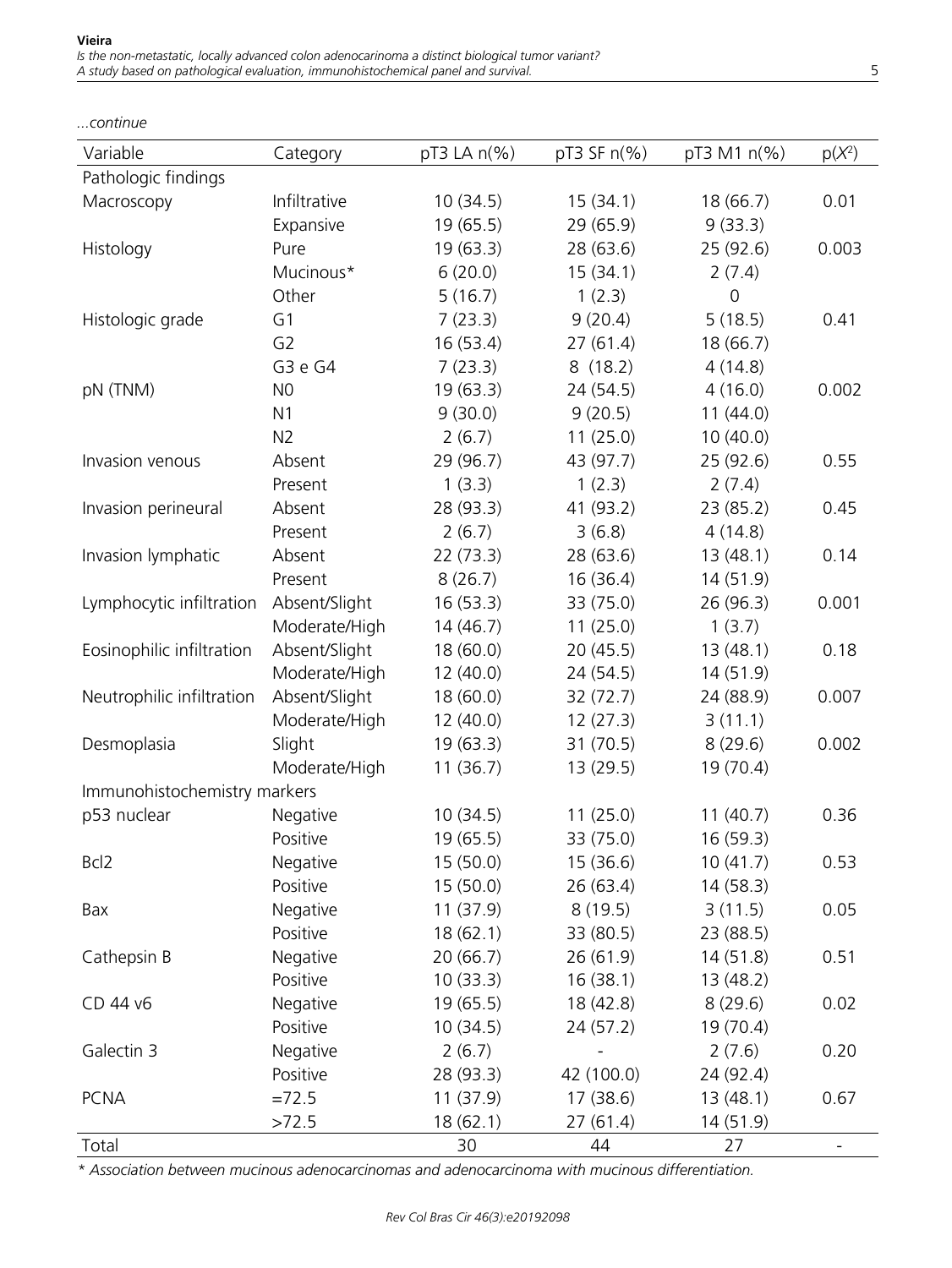| Variable                        | Category      | Group | Odds Ratio | Cl              |  |  |
|---------------------------------|---------------|-------|------------|-----------------|--|--|
| Clinical variables              |               |       |            |                 |  |  |
| Palpable mass                   | Present       | LA    | 1.00       |                 |  |  |
|                                 |               | SF    | 0.28       | $0.09 - 0.84*$  |  |  |
|                                 |               | M1    | 0.12       | $0.03 - 0.47*$  |  |  |
| Localization                    | Left colon    | LA    | 1.00       |                 |  |  |
|                                 |               | SF    | 1.43       | $0.51 - 4.05$   |  |  |
|                                 |               | M1    | 3.74       | 1.07-13.54*     |  |  |
| Tumor size                      | >9cm          | LA    | 1.00       |                 |  |  |
|                                 |               | SF    | 0.19       | $0.06 - 0.63*$  |  |  |
|                                 |               | M1    | 0.04       | $0.00 - 0.67*$  |  |  |
| Pathologic variables            |               |       |            |                 |  |  |
| Macroscopy                      | Infiltrative  | LA    | 1.00       |                 |  |  |
|                                 |               | SF    | 0.98       | $0.37 - 2.64$   |  |  |
|                                 |               | M1    | 3.80       | $1.25 - 11.50*$ |  |  |
| Histology                       | Pure          | LA    | 1.00       |                 |  |  |
|                                 |               | SF    | 1.01       | $0.35 - 2.96$   |  |  |
|                                 |               | M1    | 7.24       | 1.26-53.91*     |  |  |
| pN TNM                          | Positive      | LA    | 1.00       |                 |  |  |
|                                 |               | SF    | 1.44       | $0.50 - 4.16$   |  |  |
|                                 |               | M1    | 9.07       | 2.14-41.88*     |  |  |
| Lymphocytic infiltration        | Moderate/High | LA    | 1.00       |                 |  |  |
|                                 |               | SF    | 0.38       | $0.13 - 1.14*$  |  |  |
|                                 |               | M1    | 0.04       | $0.00 - 0.36*$  |  |  |
| Neutrophilic infiltration       | Moderate/High | LA    | 1.00       |                 |  |  |
|                                 |               | SF    | 0.56       | $0.19 - 1.69$   |  |  |
|                                 |               | M1    | 0.19       | $0.04 - 0.88*$  |  |  |
| Desmoplasia                     | Moderate/High | LA    | 1.00       |                 |  |  |
|                                 |               | SF    | 0.72       | 0.37-2.34       |  |  |
|                                 |               | M1    | 4.10       | $1.25 - 4.50*$  |  |  |
| Immunohistochemistry expression |               |       |            |                 |  |  |
| CD44 v6                         | Positive      | LA    | 1.00       |                 |  |  |
|                                 |               | SF    | 2.53       | 0.86-7.62       |  |  |
|                                 |               | M1    | 4.51       | 1.28-16.50*     |  |  |
| Bax                             | Positive      | LA    | 1.00       |                 |  |  |
|                                 |               | SF    | 2.52       | $0.76 - 8.51$   |  |  |
|                                 |               | M1    | 4.69       | $0.98 - 25.15*$ |  |  |

*Table 3. Odds ratio between clinical and pathologic variables.*

*CI= confidence interval 95%; \* p<0.05.*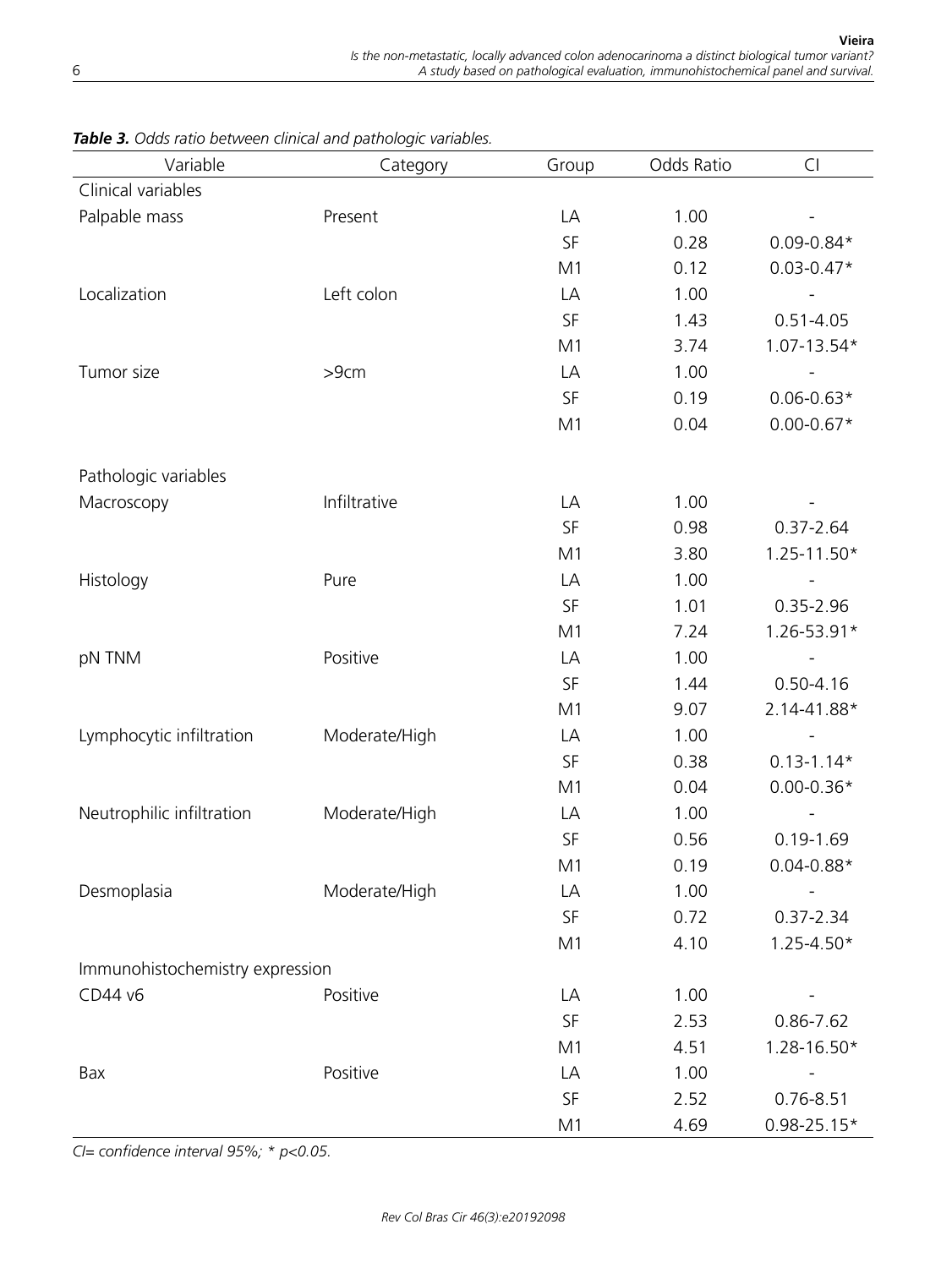| Variable                  | Category      | Negative  | Positive  | p     |
|---------------------------|---------------|-----------|-----------|-------|
| CD44 isoform v6           |               |           |           |       |
| Macroscopy                | Infiltrative  | 15(34.1)  | 27(50.9)  | 0.09  |
|                           | Expansive     | 29(65.9)  | 26(49.1)  |       |
| Histology                 | Pure          | 28(62.2)  | 42 (79.2) | 0.06  |
|                           | Other         | 17(37.8)  | 11(20.8)  |       |
| pN (TNM)                  | Negative      | 24(53.3)  | 21(41.2)  | 0.23  |
|                           | Positive      | 21(46.7)  | 30(58.8)  |       |
| Lymphocytic infiltration  | Absent/Slight | 29 (64.4) | 43(81.1)  | 0.06  |
|                           | Moderate/High | 16(35.6)  | 10(18.9)  |       |
| Neutrophilic infiltration | Absent/Slight | 28(62.2)  | 43(81.1)  | 0.04  |
|                           | Moderate/High | 17(37.8)  | 10(18.9)  |       |
| Desmoplasia               | Slight        | 34 (75.6) | 22(41.5)  | 0.01  |
|                           | Moderate/High | 11(24.4)  | 31(58.5)  |       |
| Bax expression            | Negative      | 12(27.9)  | 9(17.3)   | 0.21  |
|                           | Positive      | 31(72.1)  | 43 (82.7) |       |
| Bax                       |               |           |           |       |
| Macroscopy                | Infiltrative  | 7(31.8)   | 24 (46.6) | 0.22  |
|                           | Expansive     | 15(68.2)  | 39 (54.4) |       |
| Histology                 | Pure          | 10(45.5)  | 59 (79.7) | 0.002 |
|                           | Other         | 12(54.5)  | 15(20.3)  |       |
| pN (TNM)                  | Negative      | 13(59.1)  | 31(43.1)  | 0.19  |
|                           | Positive      | 9(40.9)   | 41 (56.9) |       |
| Lymphocytic infiltration  | Absent/Slight | 14(63.5)  | 56 (75.7) | 0.26  |
|                           | Moderate/High | 8(36.4)   | 18(24.3)  |       |
| Neutrophilic infiltration | Absent/Slight | 12(54.5)  | 58 (78.4) | 0.03  |
|                           | Moderate/High | 10(45.5)  | 16(21.6)  |       |
| Desmoplasia               | Slight        | 15(68.2)  | 40(54.1)  | 0.24  |
|                           | Moderate/High | 7(31.8)   | 34 (45.9) |       |

*Table 4. Comparison between different histological groups variables with CD44 isoform v6 and bax.*

When comparing groups macroscopically LA tumors were larger in size, and from the histological point of view, they presented histological subtypes different from pure adenocarcinomas, lower rates of lymph node metastases, higher rates of lymphocytic infiltrates and moderate and severe neutrophilic infiltrates (Table 2).

Immunohistochemical analyses revealed that the tumors had lower expression levels of bax and CD44 isoform v6 (Table 2; Figure 1). When assessing the odds ratio between the groups, we observed linear relationships between the groups (Table 3) for most of the variables.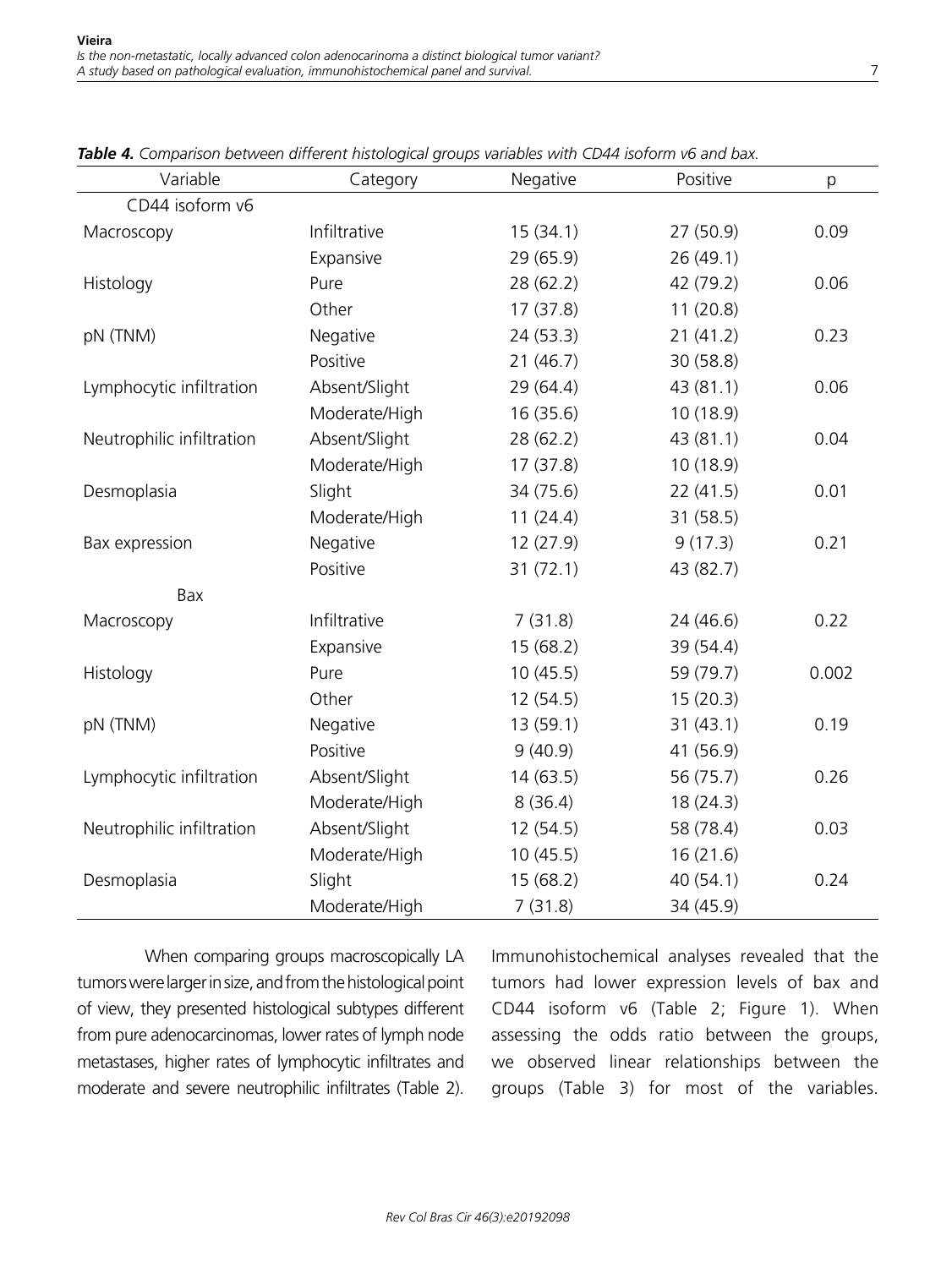

*Figure 1. Figure 1. Immunohistochemistry photomicrographs (400x) of colonic adenocarcinoma showing marker expression profiles: (a) lack of expression; (b) expression of p53 in virtually 100% of nuclei; (c) high proliferative activity shown by PCNA; (d) expression of the bax protein; (e) expression of the bcl-2 protein; (f) cytoplasmic and nuclear expression of galectin-3; (g) significant expression of the CD44 v6 protein on the luminal edge; and (h) significant cytoplasmic expression of cathepsin B.*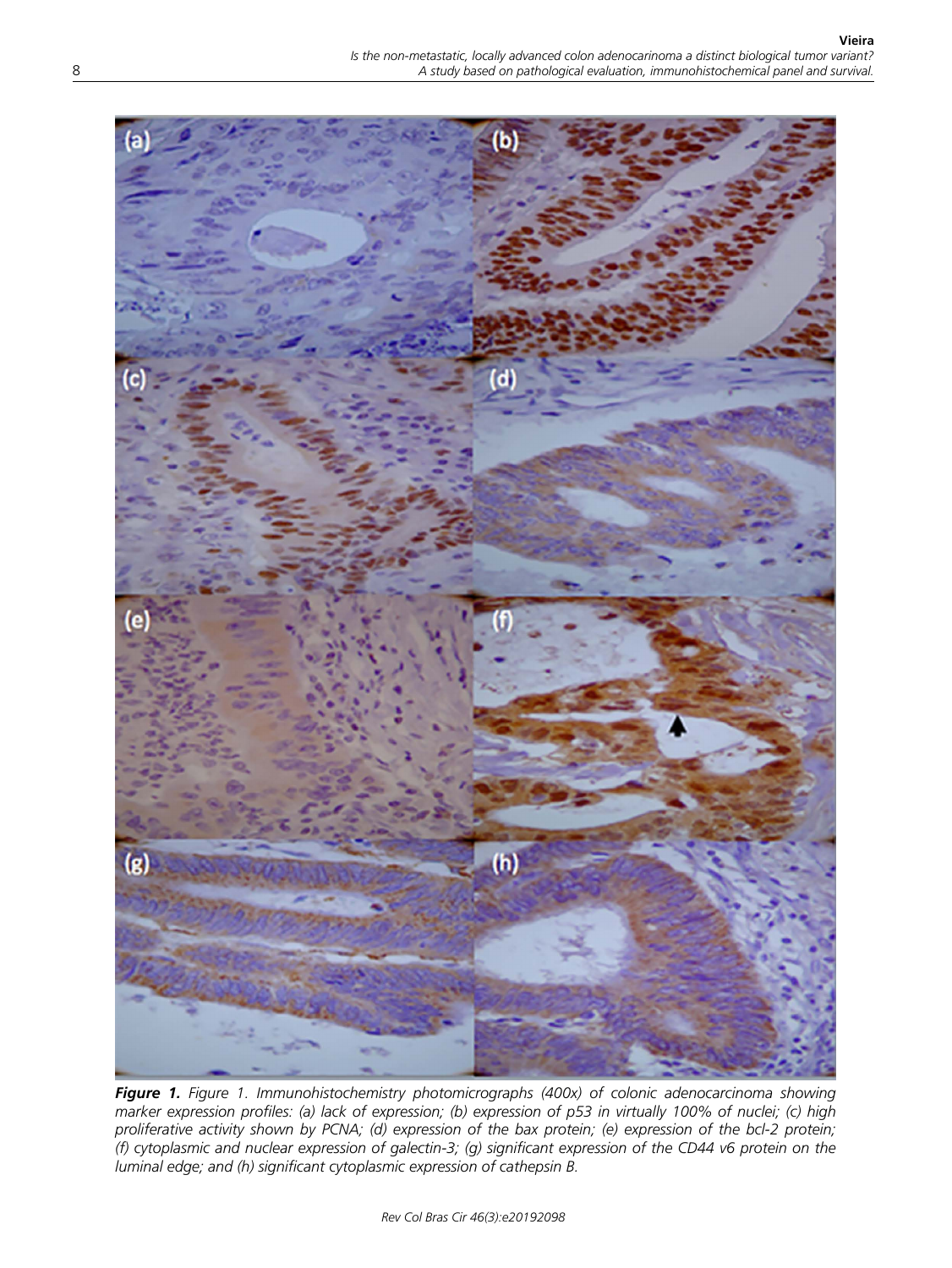In spite of the linear ratio between the variables, the only significant differences were the ones between LA and M1 tumors with regards to the location of the tumor in the left colon, pure adenocarcinoma, compromised lymph node status and expression of CD44 isoform v6 and bax; additionally, we observed decreased risks with regards to red blood cell count and neutrophilic infiltrates. We found significant differences between the three groups only for the variables related to complaints about weight loss, presence of palpable tumor during physical examination, tumor size and the presence of lymphocytic infiltrates (in order of decreasing occurrence). The Karnofsky index was lower in LA patients, followed by M1 and SF patients.

When evaluating the association between the main differential pathologic variables observed between the groups and the expression of CD44 isoform v6, we observed that although not significant the lower expresion of CD44 isoform v6 had a near association with non-pure adenocarcinoma histology (p=0.06), moderate/high lymphocytic infiltration (p=0.06), but a significant association with moderate/high neutrophilic infiltration  $(p=0.04)$  and slight desmoplasia  $(p=0.01)$  (Table 4).

Bax expression was associated with pure adenocarcinoma histology (p=0.002) and absent/slight neutrophilic infiltration (p=0.03) (Table 4).

#### **Cancer-specific survival**

The average follow-up was 61.1 months [range 0 (postoperative mortality) to 290 months], and the rate of loss to follow-up was 7.9%. When evaluating the groups' evolution, the postoperative death rates in the pT3 LA, pT3 SF and pT3 M1 groups were 10%, 15.9% and 14.8%, respectively (p=0.30). Follow-up time was longer for pT3 LA patients (mean 89.1 months) when compared with pT3 SF (75.4 months) and pT3 M1 (average 13.1 months) patients (p<0.001).

The cancer-specific survival rates at 60 and 120 months were 79.9% and 67%, respectively, in patients with pT3 LA tumors; in the SF group, the respective rates were 75.6 and 75.6%. No patients with metastatic disease were still alive at 60 months (p<0.001) (Figure 2). When survival in patients with pT3 LA tumors was compared exclusively with pT3 standard patients (SF), there was no significant difference with (Figure 2a; p=0.66) and without (Figure 2b) postoperative death evaluation.



*Figure 2. Cancer-specific survival in patients with pT3 colonic adenocarcinoma.*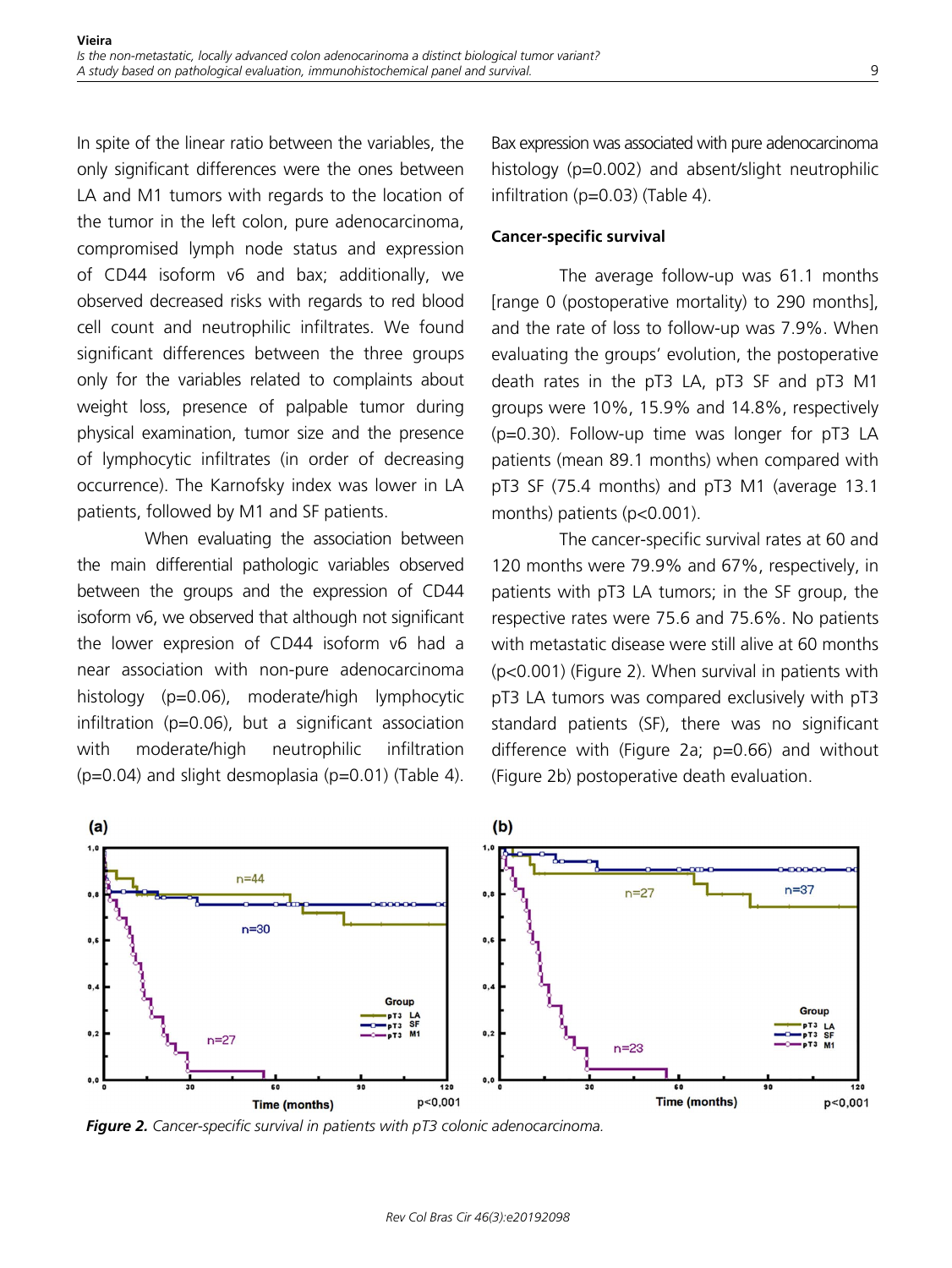# **DISCUSSION**

LA colorectal tumors comprise 5.5 to 22% of all cases<sup>1</sup>. Despite progress in chemotherapy and radiation therapy, surgery is still the best treatment for LA colorectal lesions<sup>1,7,8</sup>. Resections including structures and/or organs that have macroscopic adhesions are considered to be expanded or one-stage en bloc resections, which is a curative treatment for this type of tumor, with survival rates of 39.2% to 80.7% at five years<sup>1,2,5,6,8,13-15,21</sup>, in contrast to the survival prediction of months in the presence of unresectable disease<sup>2</sup>. Multivisceral resection provides the best possibility of long-term survival in R0 resection<sup>8</sup>, but patients with incomplete resection (R1 and R2 resection) or metastatic disease have limited survival<sup>2,6,9,18,22-24</sup>. Laparoscopic surgery does not alter survival<sup>24,25</sup>.

The characteristics that determine clinical masses, limited disease and low lymph nodes commitment<sup>10</sup> are considered to be caused by the different biological profiles of these tumors<sup>4</sup>. Most case-control studies assessing the importance of extended surgery are limited to characteristics related to survival<sup>7,18,22,23</sup>. When the pathological characteristics of patients who were subjected to classical and multiorgan resection were evaluated, LA lesions were larger and associated with a significant  $increases$  in perineural infiltration<sup>17</sup>; however, selection bias was observed in these studies.

TNM staging classifies pT4 tumors as those that are macroscopically adherent to other organs or structures, but no tumor is present in the adhesion. Microscopically, the classification should be  $pT3$  in the  $6<sup>th</sup>$  edition and is based on the depth of wall invasion in the  $7<sup>th</sup>$  edition. Therefore, we excluded patients with pT2 tumors, and based on this condition, we tried to associate clinical and pathological conditions to better understand LA tumors by comparing distinct clinical and pathological forms of pT3. Considering that pT3 and pT4 LA lesions have similar characteristics, with the exception of invasion to organs or structures and possible biases related to pT4 tumors not submitted to extended resections, we excluded pT4 colonic lesions. Clinical pT4 rectal carcinoma submitted to neoadjuvant treatment may impose a bias on pathologic evaluation associated with alterations in primary immunohistochemistry characteristics, a fact that led us to exclude rectal adenocarcinomas. On the other hand, up to 4.5% of the LA tumors are  $pT2$  tumors<sup>1,6,18,23,24</sup>, which confirms the presence of distinct clinical and morphological characteristics. Some tumors never adhere to adjacent structures but are associated with distant metastasis, a fact that reinforces different LA tumor characteristics and made us evaluate three distinct clinical forms of pT3 lesions.

When evaluating clinical and microscopic characteristics LACA tumors, were identified several features that have been described in the literature (Table 2)2,4,5,13-15. LA colonic tumors have a mild tendency to occur in males, which was not observed in rectal tumors, where pelvic conditions make extended resections easier in women<sup>4</sup>. The time between the onset of symptoms and the start of treatment was higher in the LACA group, which indicates both slow growth and a low rate of metastasis. It is clinically associated with complaints about weight loss, the presence of palpable mass, low Karnofsky indices and low albumin and red blood cell levels. All of these findings are the results of large tumor sizes<sup>1</sup> and high degrees of chronic impairment.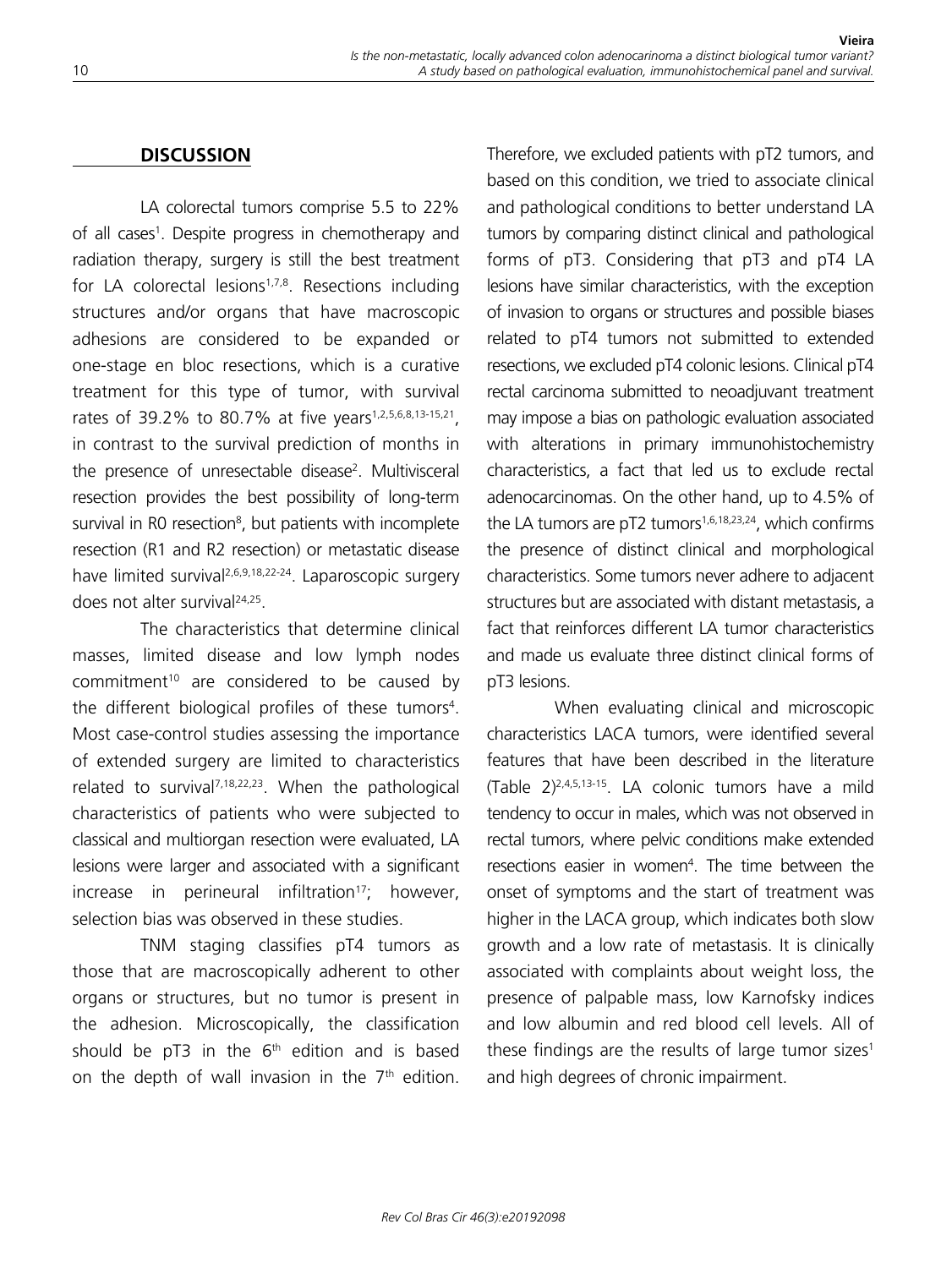Most LACA tumors were moderately and well-differentiated adenocarcinomas (76.7%), characterized by absence of lymph node metastasis (63.3%), absence of blood vessel invasion (96.7%), absence of perineural invasion (93.3%), and lack of lymphatic invasion (73.3%), with a good rate of mucinous tumors (20%). These findings are in agreement with several authors who observed few lymph node metastases<sup>1,2,4,5,10,11,13-15,23</sup>, peritumoral inflammatory reactions and the absence of perineural, lymphatic or vascular invasion<sup>1,10</sup> in LA lesions. Another important finding is the presence of moderate and severe lymphocytic infiltrates (46.7%), mainly diffuse (72.5%). The role of lymphocytic and neutrophilic infiltrates in local tumor control remains unclear, although some studies suggest that these characteristics lead to improved immune control, resulting in better prognosis<sup>1,10,26</sup>.

When comparing groups statistically, if the difference is very small, a large number of patients are usually necessary. Large differences can be observed with a small number of patients, as observed in the present study. Patients with metastatic disease, whose prognosis is known as unfavorable, and patients in the different clinics are thought to have a good prognosis, so we use a similar model to compare morphological differences between groups, observing large morphological differences with a limited number of patients. We observed a set of different characteristics in LACA tumors compared with M1 lesions, and the SF group is an intermediate group between LACA and M1 tumors. M1 lesions are usually pure adenocarcinomas and have higher rates of blood and perineural invasion, lymph node metastasis and lymphatic invasion and lower rates of lymphocyte infiltration. Table 3 shows the relationship between these variables in the form of risk ratios.

There are no previous studies assessing the expression of markers by immunohistochemistry in LACA tumors. In the current study, we aimed to evaluate potential markers related to proliferation/ apoptosis (p53, PCNA, bax, bcl-2)19 and cell invasion/ migration (cathepsin B, galectin-3 and CD44v6)<sup>20</sup>. In the first group, PCNA is a marker of cell proliferation, p53 is related to cell division and is associated with poor prognosis, bcl-2 has anti-apoptotic activity and bax has pro-apoptotic characteristics<sup>19</sup>. There was no previous correlation of p53 or PCNA with the clinical or morphological form of the tumor<sup>27</sup>, which was confirmed in the present study. In this study, pT3 LA had higher PCNA expression, but the difference between groups was not significant. pT3 LA had lower bax expression  $(p=0.05)$  in contrast to pT3 M1 tumors, in which high bax expression may be correlated with smaller tumor size (Table 3) and pure histology (Table 4). The expression of bcl-2 was not associated with the clinical and morphological forms of colorectal adenocarcinomas. This finding is in agreement with those of other authors who consider tumor size to be a direct consequence of the balance between proliferation and apoptosis, while apoptosis inhibition may contribute to tumor growth28,29.

During the process of invasion/migration, malignant cells interact with the extracellular matrix, move, destroy the extracellular membrane, enter the circulation and adhere to distant capillary beds, where they invade the endothelium and proliferate as metastases. In this context, cathepsin B, galectin-3 and CD44v6 have significant roles. Galectin-3 is a transmembrane protein associated with cell adhesion and apoptosis regulation. Cathepsin B is a lysosomal protease that acts in the degradation of the basement membrane.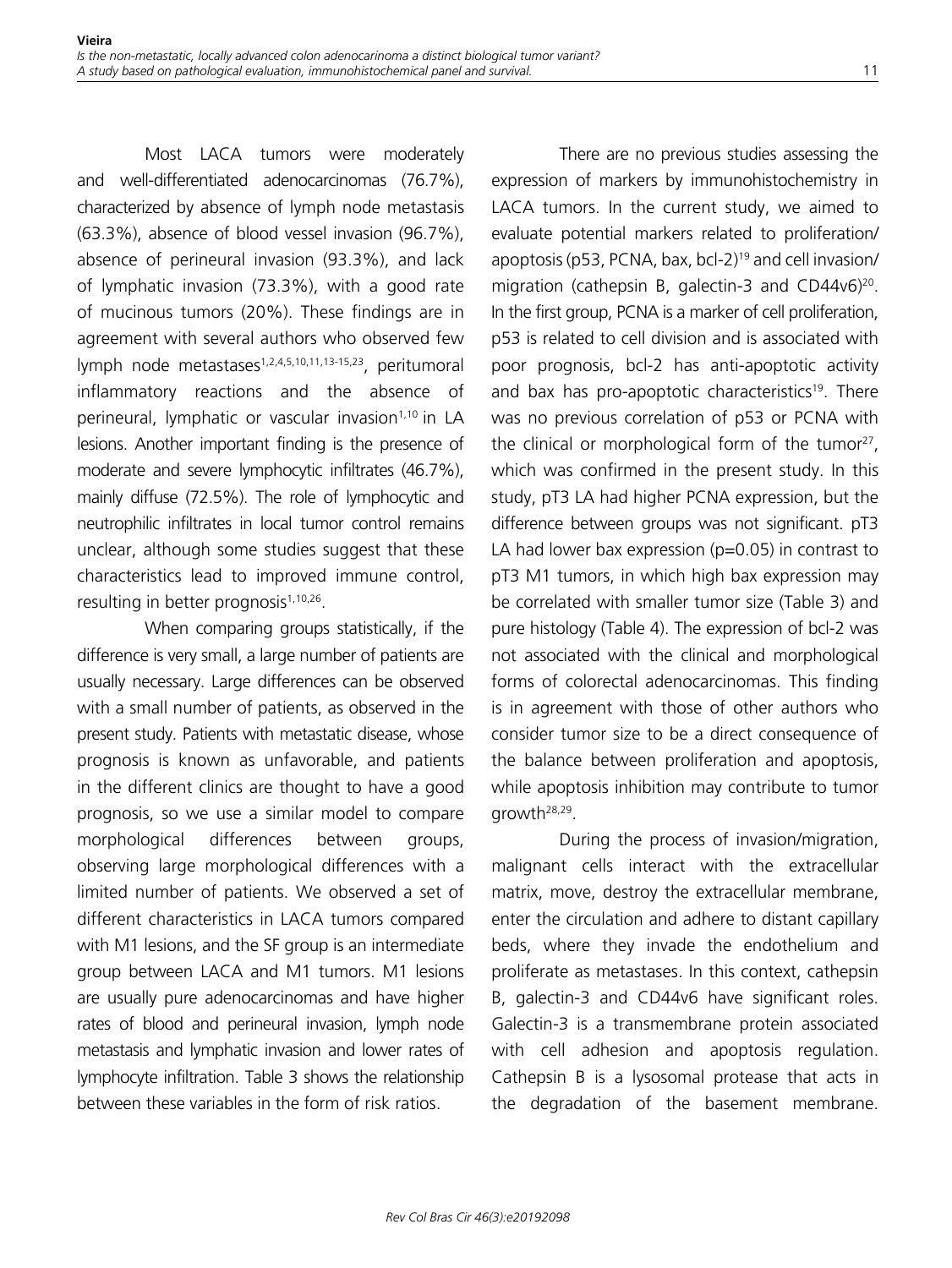In colorectal cancer, the expression of cathepsin B is related to a poor prognosis $30$ , and no association with staging has been observed<sup>30</sup>, although its expression has been associated with the presence of liver metastasis $31$ . Those findings are in agreement with our results, but without a statistically significant difference. Higher<sup>32</sup> and lower<sup>33</sup> expression levels have been observed, which can be attributed to the limited number of cases in the study or the selection criteria utilized. Low CD44 expression is associated with lymphocyte activation, and high expression is associated with a metastatic potential<sup>34</sup>. CD44v6 is a cell membrane glycoprotein involved in cell-cell and cell-matrix interactions that affect lymphocyte activation and metastasis processes. Lower expression of CD44v6 was associated with largest tumors<sup>35</sup>, lower lymph node metastasis and better survival<sup>36</sup>. The relationship between CD44v6 expression and the presence of liver metastases has shown conflicting results: an association<sup>37</sup>, an inverse relationship<sup>38</sup>, and a lack of association<sup>35,36</sup>. The differences reported in the literature may be explained by its presence only affecting some clones<sup>39</sup>, but more studies are necessary to better evaluate this condition. Lower expression of CD44v6 was associated with LACA tumors, and higher expression was associated with the M1 form (p=0.02). In our series, lower CD44v6 expression was associated with many characteristics present in LACA tumors (Table 4), a fact that reinforces distinct biologic characteristics of LACA.

Several authors who compared LA colorectal tumors that underwent complete resection (R0) with tumors with no adhesion to organs and/or structures that were subjected to classical resection at the same stage observed similar survival rates between the two groups<sup>18,23</sup>. The high postoperative mortality observed through a historical series negatively influenced the results of extended resections<sup>1,18</sup>, but this finding was homogeneous between groups.

In the current study, survival rates in patients with pT3 LA and SF were similar, and a lower survival rate was expected in the M1 group.

Multivisceral resection is associated with increased postoperative mortality, but the survival is similar to that of a standard resection<sup>23,40</sup>. Considering multivisceral resection as a case group and conventional surgery as a control group, we found no matched case control study, and in general, the groups are not homogeneous<sup>17,40</sup>. Gezen *et al*. compared the survival of colorectal cancer in patients submitted to a single organ resection (n=264) with multivisceral resection (n=90), observing no difference in survival, but there were differences related to clinical T, N, and M, stages and R1 resections were included in the analysis17. Leijssen *et al*. compared pT3/pT4 patients (n=725) submitted to non-multivisceral resection and to multivisceral resection. pT4 patients submitted to multivisceral resection had the same survival as that of pT3 patients with and without multivisceral resection41. Nakafusa *et al*. compared pT3 patients (n=270) with pT3/pT4 patients (n=53) who underwent multivisceral resection, and the survival was similar between the groups<sup>42</sup>. Gebhartdt *et al*. compared multivisceral resection (n=140) with non-multivisceral resection (n=828), observing similar survival related to clinical stages II and III23. Lehnert *et al*. presented the best model, comparing patients submitted to R0 resection, conventional and multivisceral resection for pT3 and pT4 tumors, including patients with clinical stages II, III and IV, but observed no differences in survival as for the type of surgery<sup>18</sup>. As previous studies did not match the groups, we evaluated only pT3 patients with the intent to compare pathological characteristics. Our study evaluated pT3 R0 tumors, and when comparing SF and LA, survival was not different between these groups, but it was lower in patients with pT3 M1 tumors.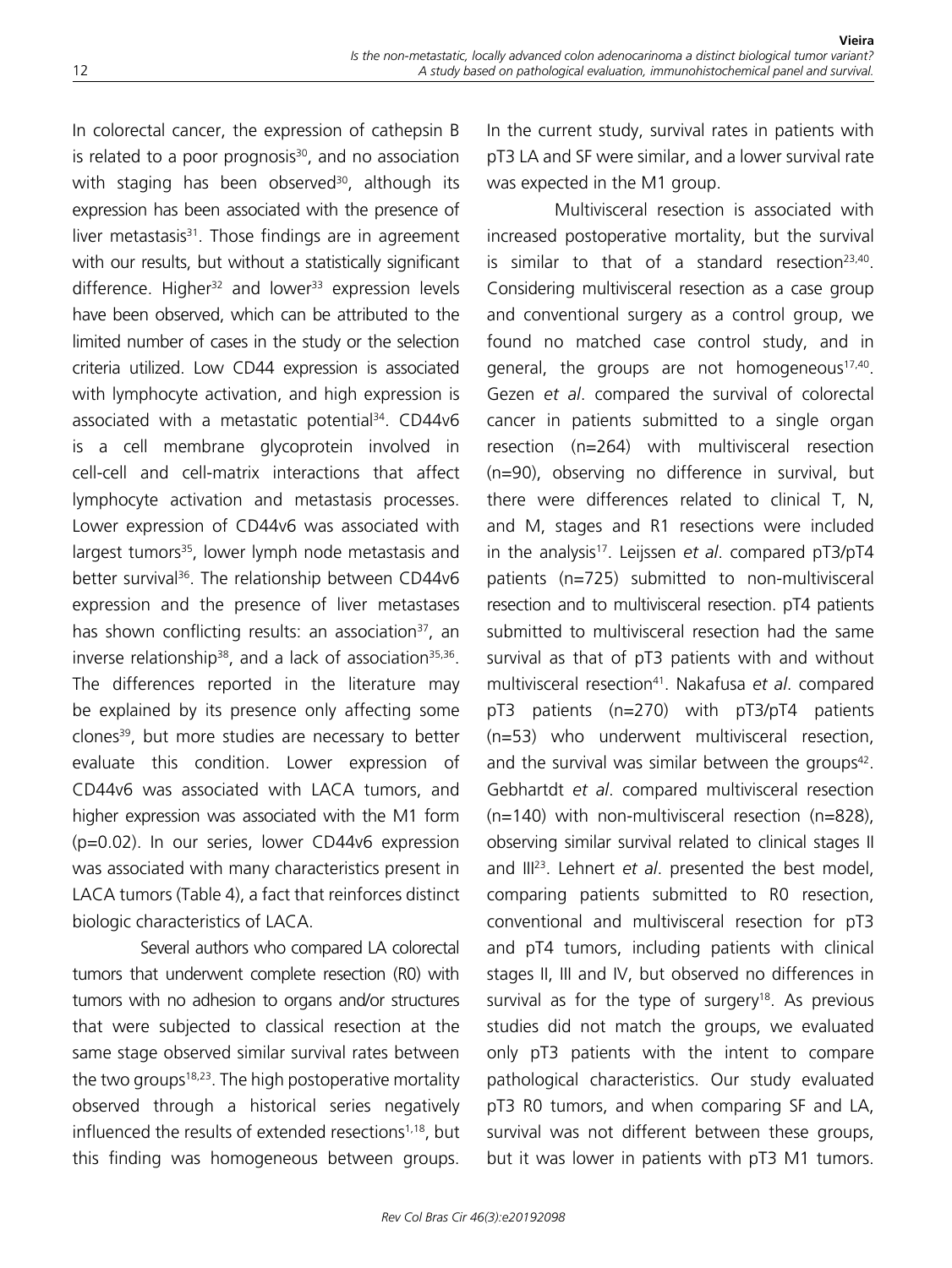We included and evaluated pT3 M1 patients with an expected lower survival, but this group gave us conditions to compare biological differences among the three forms, considering pT3 M1 characteristics associated with worse prognosis.

One limitation of the study is the long-term enrolment of patients, but we tried to minimize these differences through the systematic review of samples by two pathologists. Immunohistochemical reactions were performed in one stage, the quantitative method was used, and each pathologist performed the counts for specific markers to minimize any possible bias in the study.

The bax and CD44v6 isoform hypoexpression may contribute to local control, to determination of large tumors without metastasis and to lymphocytic and neutrophilic infiltration, which influences local immune control. Further studies with more patients are necessary to evaluate the type of local immune response in LA tumors. There is currently a lack of studies investigating these possibilities. Similarly, studies using array technology based on macroscopic aspects will also help to clarify the characteristics of these tumors.

Based on clinical, pathological and immunohistochemical expression, LA tumors have many "biological characteristics" that differ from those of M1 lesions, and SF adenocarcinomas have intermediate characteristics. The three main clinical and morphological presentations of colonic adenocarcinoma thus represent different entities. These findings highlight the importance of extended surgeries for LA tumors.

# RESUMO

**Objetivo:** *avaliar diferenças clínicas e patológicas entre os adenocarcinomas colônicos localmente avançados com aderências entre órgãos ou estruturas adjacentes (LACA) e adenocarcinomas colônicos com outras apresentações clínicas.*  **Métodos:** *estudo retrospectivo a partir de amostra de conveniência de pacientes com adenocarcinoma colônico, estádio patológico pT3, distribuídos de acordo com características clínicas e patológicas em três grupos: tumores localmente avançados (LACA), tumores pT3 sem aderências ou metástases à distância (SF), e tumores com doença metastática (M1). Foram avaliadas as características clínicas e patológicas, e a expressão de sete marcadores imuno-histoquímicos relacionados à proliferação/apoptose, invasão celular/migração e metástase.* **Resultados:** *foram avaliados 101 pacientes: 30 LACA, 44 SF e 27 M1. Tumores localmente avançados apresentaram dimensões maiores e estiveram associados a aumento das taxas de infiltração linfocitária, menores níveis de expressão de bax e de CD 44v6 quando comparados aos grupos SF e M1. Diferenças significantes foram observadas em relação aos LACA e M1 em relação à localização colônica, histologia, estado linfonodal e expressão bax e CD44v6. Diferenças foram observadas em relação aos três grupos frente ao tamanho do tumor e infiltrado linfocítico. A sobrevida foi similar entre os grupos LACA e SF (p=0,66) e foi inferior no grupo M1 (p<0,001).* **Conclusão:** *os dados sugerem que os adenocarcinomas colônicos localmente avançados com aderências entre órgãos ou estruturas adjacentes representam uma entidade distinta.*

**Descritores:** *Cirurgia Oncológica. Biologia Celular. Imuno-Histoquímica. Neoplasias Colorretais.*

## **REFERENCES**

- 1. Vieira RA, Lopes A, Almeida PA, Rossi BM, Nakagawa WT, Ferreira FO, et al. Prognostic factors in locally advanced colon cancer treated by extended resection. Rev Hosp Clin Fac Med Sao Paulo. 2004;59(9):361-8.
- 2. Pittam MR, Thornton H, Ellis H. Survival after extended resection for locally advanced carcinomas of the colon and rectum. Ann R Coll Surg Engl. 1984;66(2):81-4.
- 3. Chen JH. Histopathology of locally advanced colorectal carcinoma, with emphasis on tumor invasion of adherent peritoneal membranes. Pathol Res Pract. 2018;214(6):902-6.
- 4. Lopez MJ. Extended ressections. In: Wanebo HJ, editor. Colorectal cancer. St. Louis: Mosby; 1993. p. 318-34.
- 5. McGlone TP, Bernie WA, Elliott DW. Survival following extended operations for extracolonic invasion by colon cancer. Arch Surg. 1982;117(5):595-9.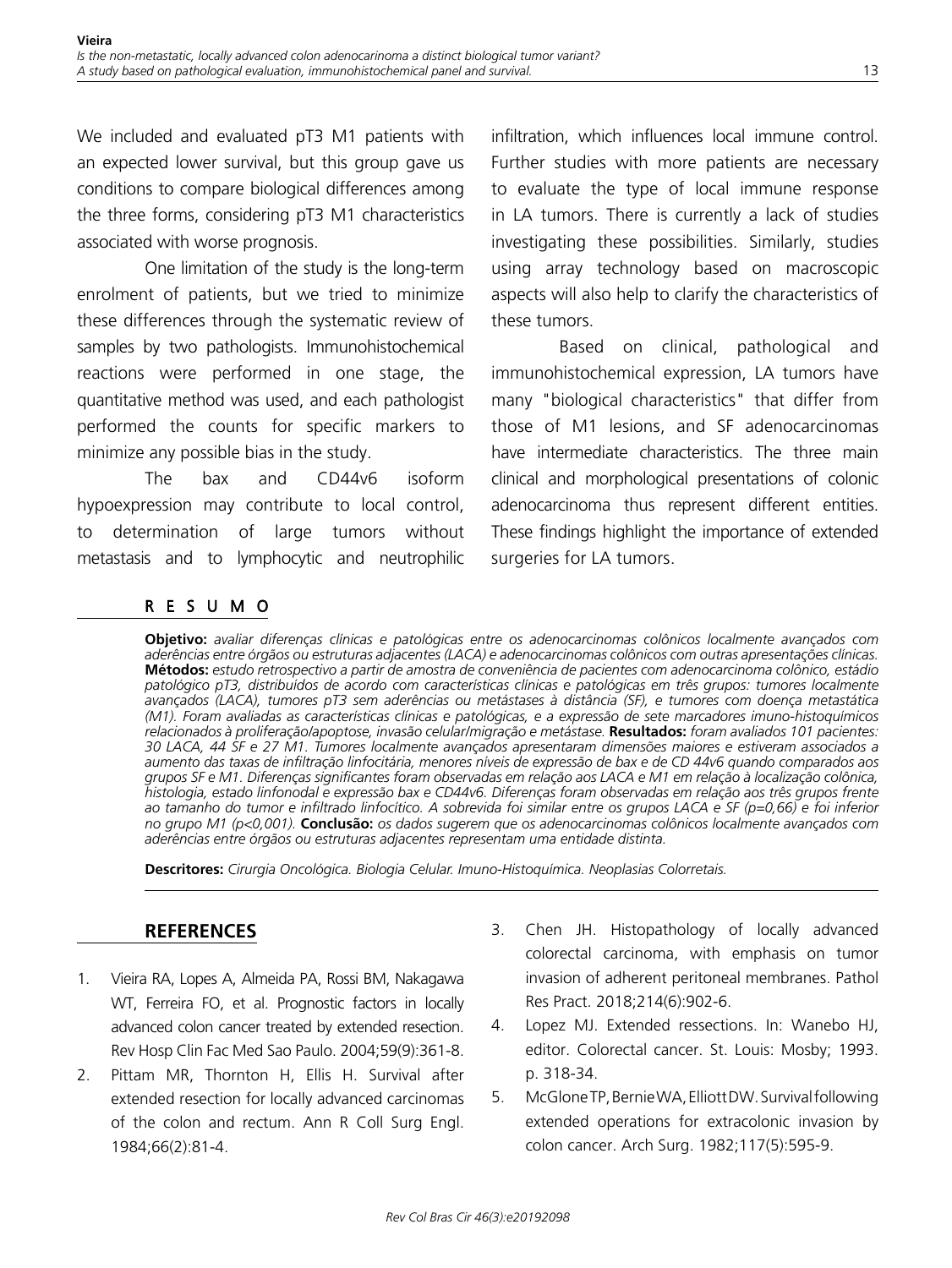- 6. Croner RS, Merkel S, Papadopoulos T, Schellerer V, Hohenberger W, Goehl J. Multivisceral resection for colon carcinoma. Dis Colon Rectum. 2009; 52(8):1381-6.
- 7. Govindarajan A, Coburn NG, Kiss A, Rabeneck L, Smith AJ, Law CH. Population-based assessment of the surgical management of locally advanced colorectal cancer. J Natl Cancer Inst. 2006;98(20):1474-81.
- 8. Mohan HM, Evans MD, Larkin JO, Beynon J, Winter DC. Multivisceral resection in colorectal cancer: a systematic review. Ann Surg Oncol. 2013;20(9):2929-36.
- 9. López-Cano M, Mañas MJ, Hermosilla E, Espín E. Multivisceral resection for colon cancer: analysis of prognostic factors. Dig Surg. 2010;27(3):238-45.
- 10. Spratt JS Jr, Watson FR, Pratt JL. Characteristics of variants of colorectal carcinoma that do not metastasize to lymph nodes. Dis Colon Rectum. 1970;13(3):243-6.
- 11. Gardner B. Five-year survival after extended resection of colon cancer. J Surg Oncol. 1987;34(4):258-61.
- 12. Hanahan D, Weinberg RA. Hallmarks of cancer: the next generation. Cell. 2011;144(5):646-74.
- 13. Gall FP, Tonak J, Altendorf A. Multivisceral resections in colorectal cancer. Dis Colon Rectum. 1987;30(5):337-41.
- 14. Heslov SF, Frost DB. Extended resection for primary colorectal carcinoma involving adjacent organs or structures. Cancer. 1988;62(8):1637-40.
- 15. Eisenberg SB, Kraybill WG, Lopez MJ. Long-term results of surgical resection of locally advanced colorectal carcinoma. Surgery. 1990;108(4):779- 85; discussion 785-6.
- 16. Chen YG, Liu YL, Jiang SX, Wang XS. Adhesion pattern and prognosis studies of T4N0M0 colorectal cancer following en bloc multivisceral resection: evaluation of T4 subclassification. Cell Biochem Biophys. 2011;59(1):1-6.
- 17. Gezen C, Kement M, Altuntas YE, Okkabaz N, Seker M, Vural S, et al. Results after multivisceral resections of locally advanced colorectal cancers: an analysis on clinical and pathological t4 tumors. World J Surg Oncol. 2012;10:39.
- 18. Lehnert T, Methner M, Pollok A, Schaible A, Hinz U, Herfarth C. Multivisceral resection for locally advanced primary colon and rectal cancer: an analysis of prognostic factors in 201 patients. Ann Surg. 2002;235(2):217-25.
- 19. Zeestraten EC, Benard A, Reimers MS, Schouten PC, Liefers GJ, van de Velde CJ, et al. The prognostic value of the apoptosis pathway in colorectal cancer: a review of the literature on biomarkers identified by immunohistochemistry. Biomark Cancer. 2013;5:13-29.
- 20. Bolocan A, Ion D, Ciocan DN, Paduraru DN. Prognostic and predictive factors in colorectal cancer. Chirurgia (Bucur). 2012;107(5):555-63.
- 21. Rowe VL, Frost DB, Huang S. Extended resection for locally advanced colorectal carcinoma. Ann Surg Oncol. 1997;4(2):131-6.
- 22. Izbicki JR, Hosch SB, Knoefel WT, Passlick B, Bloechle C, Broelsch CE. Extended resections are beneficial for patients with locally advanced colorectal cancer. Dis Colon Rectum. 1995;38(12):1251-6.
- 23. Gebhardt C, Meyer W, Ruckriegel S, Meier U. Multivisceral resection of advanced colorectal carcinoma. Langenbecks Arch Surg. 1999;384(2):194-9.
- 24. Kumamoto T, Toda S, Matoba S, Moriyama J, Hanaoka Y, Tomizawa K, et al. Short- and long-term outcomes of laparoscopic multivisceral resection for clinically suspected T4 colon cancer. World J Surg. 2017;41(8):2153-9.
- 25. Nishikawa T, Nozawa H, Kawai K, Sasaki K, Otani K, Tanaka T, Hata K, Watanabe T. Short- and longterm outcomes of minimally invasive versus open multivisceral resection for locally advanced colorectal cancer. Dis Colon Rectum. 2019;62(1):40-6.
- 26. Svennevig JL, Lunde OC, Holter J, Bjørgsvik D. Lymphoid infiltration and prognosis in colorectal carcinoma. Br J Cancer. 1984;49(3):375-7.
- 27. Tanimoto T, Tanaka S, Haruma K, Yoshihara M, Sumii K, Kajiyama G, et al. Growth patterns in various macroscopic types of noninvasive intramucosal colorectal carcinoma with special reference to apoptosis and cell proliferation. Dis Colon Rectum.1998;41(11):1376-84.